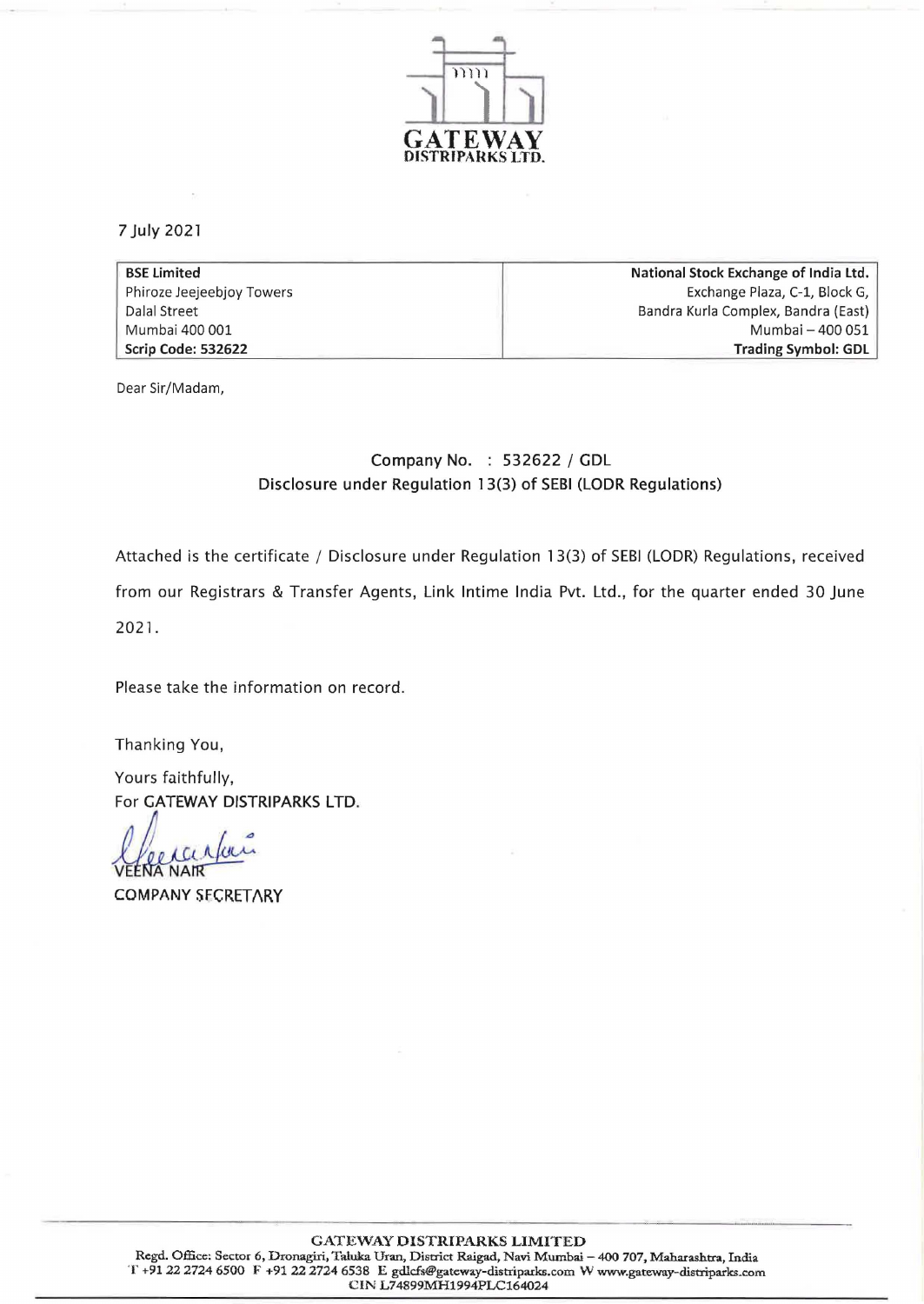

**Link Intime India Pvt. Ltd. CIN : U67190MH1999PTC118368**  C-101, 247 Park, L. B. S. Marg, Vikhroli (West), Mumbai - 400 083. Tel. : +91 22 4918 6000 Fax: +91 22 4918 6060 E·mail: mumbai@linkintime.co.in Website: www.linkintime.co.in

Date: 05th July, 2021

To,

Company Secretary Gateway Distriparks Limited Sector -6, Dronagiri , Taluka Uran, Dist Raigad Navi Mumbai -400707

Sub: Statement of Investor complaints for the Quarter ended  $30<sup>th</sup>$  June 2021 under Regulation 13 (3) of the SEBI (Listing Obligations and Disclosure Requirements) Regulations, 2015.

We are the Registrar and Transfer Agent for Gateway Distriparks Limited.

This is to certify that we have not received any complaint letter from the shareholder for the period 01.04.2021 to 30.06.2021

The details of the complaints are given below.

| Particulars                                    | Quarter ended 30th June, 2021 |  |
|------------------------------------------------|-------------------------------|--|
| <b>Investor Complaints:</b>                    |                               |  |
| Pending at the beginning of the quarter        | Nil                           |  |
| Received during the quarter                    | Nil                           |  |
| Disposed of during the quarter                 | Nil                           |  |
| Remaining unresolved at the end of the quarter | Nil                           |  |

\* Further, Register of Members has been updated as on 30.06.2021

This is for your information.

For Link Intime India Private Ltd

For Link Intime India Pri<br>برسمه<br>Authorized Signatory